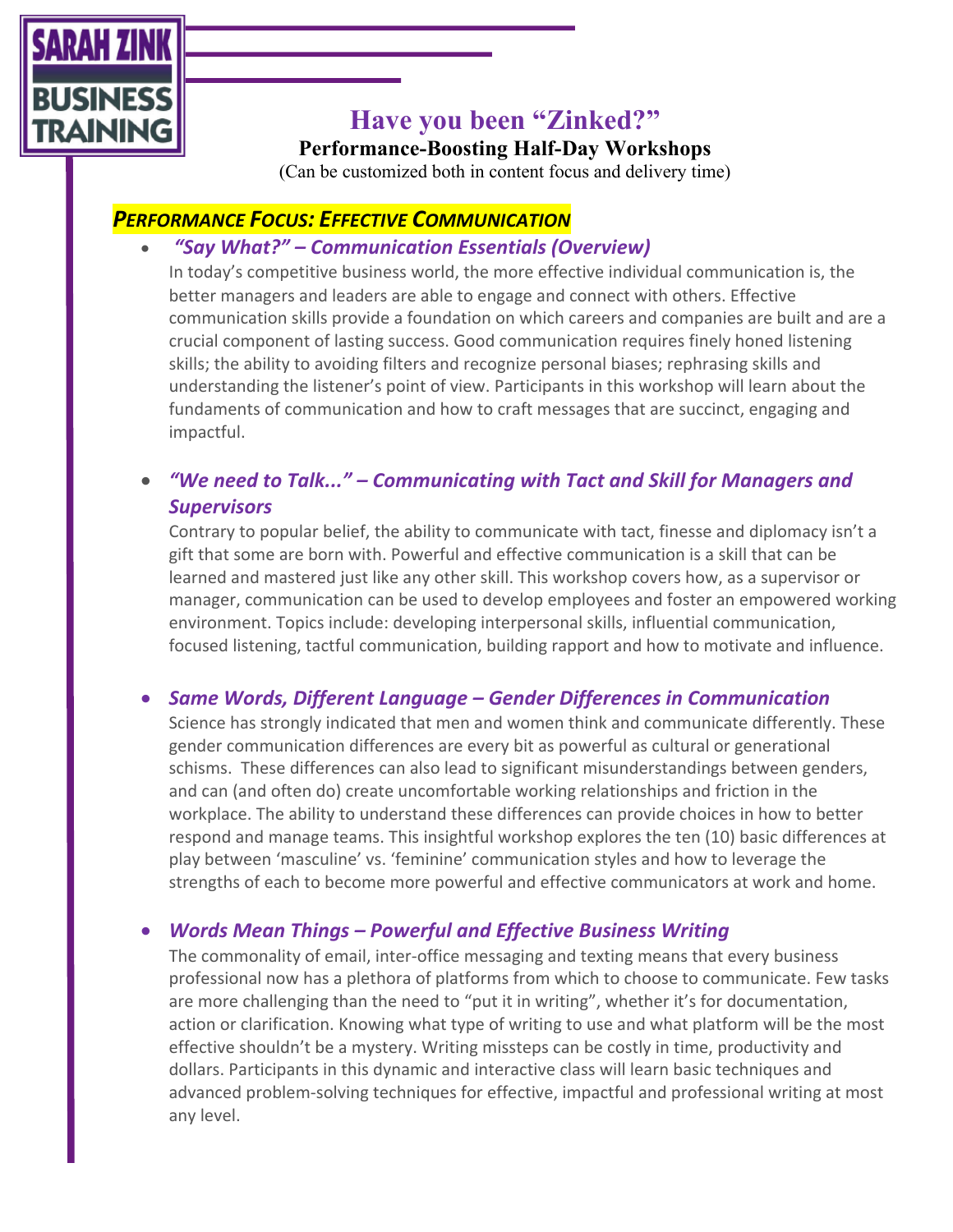# • *"HELP! I'm working with my (dad, mom, son, daughter)!" – Understanding Generational Differences in the Workplace*

The events and conditions each of us experience during our formative years help define who we are and how we view the world. The generation we grow up in is just one of the influences on adult behavior. With different values and seemingly incompatible views on work style, these influences have the potential to create conflict in the workplace. Increased understanding and management of these groups are essential to fuel creativity and collaboration. This workshop explores the differences of each generational communication style, and provides tips, tools and techniques for more effective communication.

#### • *"Do you Understand?" – Gathering and Leveraging Feedback Effectively*

Feedback is much more than simply telling someone what you think about a project, task or performance objective. Gathering effective feedback takes work and, when done well, can result in improved performance, morale, and cooperation. Handled badly, it can result in loss of morale, decreased productivity and lack of collaboration. In this workshop, participants will learn the difference between feedback (which is centered on a person's actions) and criticism (which is centered on a person' character). Discussion will cover effective feedback tools, as well as how to give good feedback. Finally, participants will discover how to turn criticism into a positive experience for all parties.

#### *PERFORMANCE FOCUS: BEHAVIOR*

#### • *How to "Play Well with Others" at Work – Essentials of Collaboration*

Top executives repeatedly say that employees who stand out are the ones with great communication and collaboration skills. In fact, most of them rank the ability to collaborate higher than technical know-how. In this workshop, participants will discover the tips, tools and techniques to become a stellar collaborator. Participants will learn how to cultivate a collaborative work environment, "foolproof" methods for persuading and influencing others and how to develop the kind of listening skills that make collaboration possible. Participants will also discover the mistakes that "shut down" effective communication and how their actions and behaviors may be affecting the actions and behaviors of others and finally - what to do when priorities clash with responsibilities.

#### • *Negotiation: Leveraging Knowledge, Conflict and Power*

Negotiation is both art and science, and – although we engage in some form of negotiation every day – successful negotiators have learned to master the three basic components of negotiation (knowledge, conflict and power). Participants in this session will discuss those components and hear more about how technique is secondary to following a cycle of listening, communicating and compromising. As part of this workshop, participants will engage in innovative role-playing and activities that will offer opportunities for implementing the tips, tools and skills explained in this workshop. Skill-building activities will provide participants with interactions that will reveal ingrained habits that can be barriers to successful negotiation as well as uncover hidden strengths that can be leveraged to achieve consistent win-win outcomes.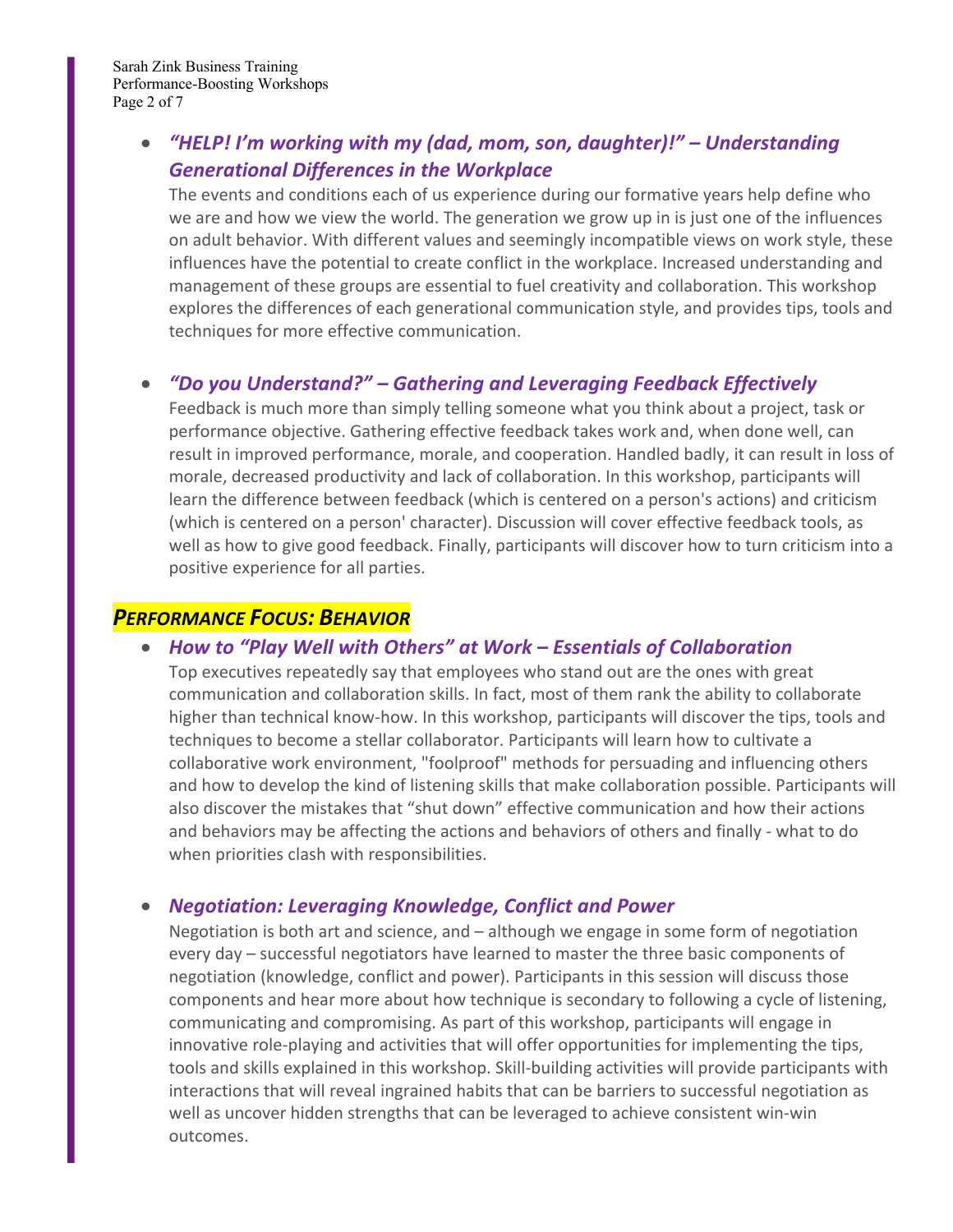Sarah Zink Business Training Performance-Boosting Workshops Page 3 of 7

#### • *Implementing Accountability*

Accountability – taking responsibility for our own performance – is a critical component in the equation of personal excellence, departmental success, and organizational wellness. And yet, it can be an elusive characteristic. Participants in this workshop will learn strategies on how to 'show up' and be present, how to pre-empt self-sabotaging behaviors and mindsets, and how to strengthen their personal commitment to accountability.

## • *"Oh No You Didn't!" – Conflict Management*

A critical role for managers is the ability to manage conflicts between associates, with subordinates or peers. Managers need to be able to listen empathetically, ask the right questions, evaluate the people involved, and determine the right level of intervention and the best approaches to resolve conflict. This workshop helps participants explore the basic causes of conflict and review proven strategies for minimizing causes of conflict in order to prevent disagreements from occurring in the first place. Discussion will also cover how the fear of conflict can hold a person back personally and professionally. Finally, participants will learn about the positive side of conflict and how to benefit and grow from conflict.

#### • *Understanding Behavior Styles for Improved Performance*

One core component of personal and professional success lies in understanding yourself and others, recognizing the impact of your communication style on others and learning how to be flexible in a variety of situations. This workshop will help participants understand the obstacles that can inhibit team collaboration and effective communication in the workplace and how it impacts workplace relationships. Participants will also explore their own behavior and communication style with a free mini-Disc assessment tool and will identify action plans to create a team environment where they can maximize their productivity and success.

#### • *What's Your "EMO IQ? – Emotional Intelligence as a Business Tool*

The ability to learn and model emotional awareness is a powerful business tool and, while the role of emotions at work is not often discussed, it is impossible to deny that feelings have a profound impact on both success and interactions at work. Emotional intelligence means cultivating the ability to perceive, evaluate and control emotions; cope with the inevitable ups and downs of work and life; learn to delay gratification, control impulses and read and appropriately respond to the social cues of others. This workshop helps participants recognize their own "EMO IQ" and learn self-management tips and powerful techniques to help others recognize and manage their emotions.

#### • *Personal Branding and Impression Management*

The power of a strong personal brand is undeniable. And – whether intentionally or unintentionally – each of us cultivates our own personal brand. This workshop covers three (3) critical areas of personal branding - *Impression management* (includes attire, body language, tone of voice), *business attire* and *basic business etiquette* (including telephone, email & meeting etiquette). Participants will have the opportunity to engage in problem-solving discussions and develop a personal plan of action.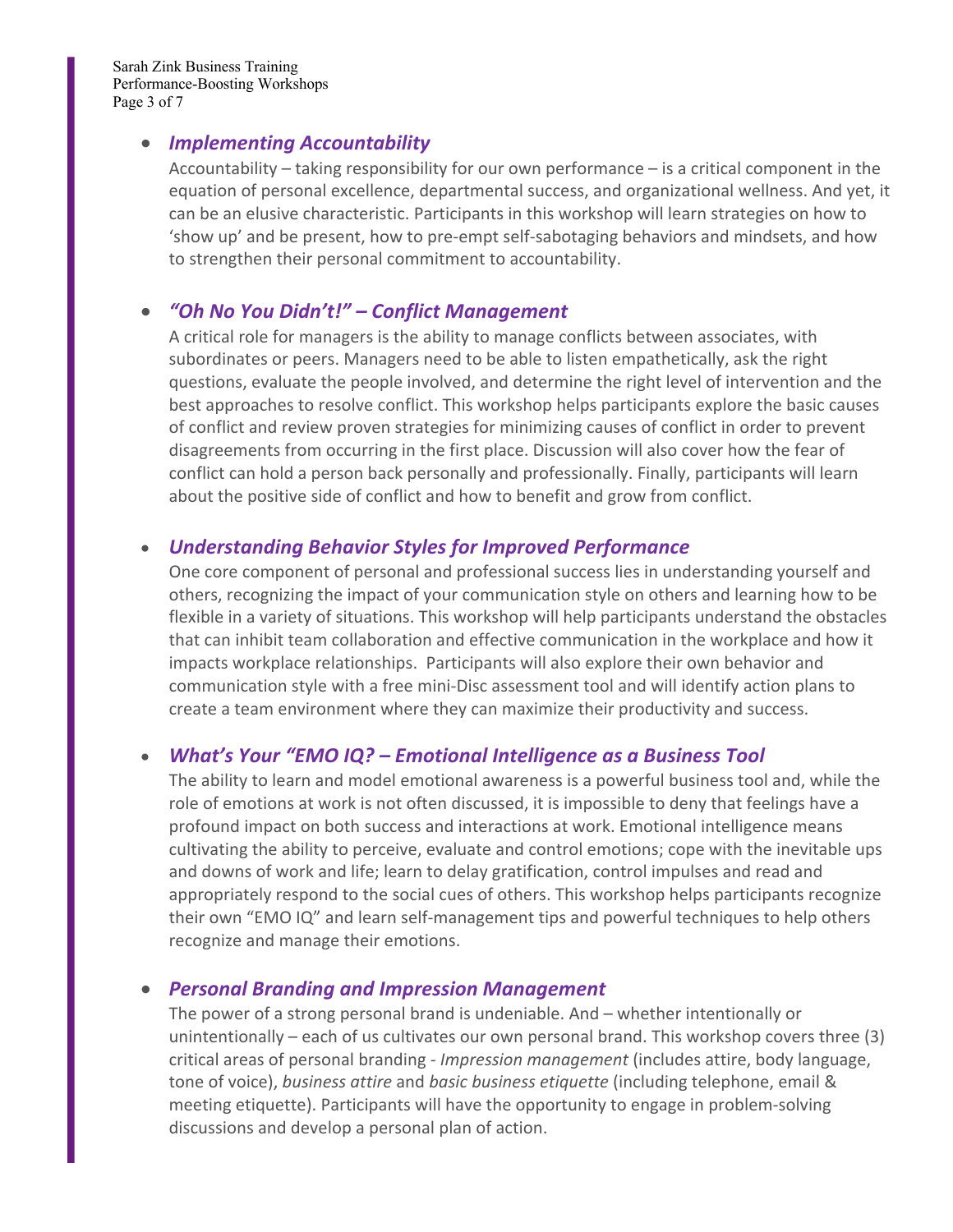#### • *"I'm NOT Fine" – Focusing on Work during Personal Crisis*

It's not quite as easy a 'checking your problems at the door'. Family crisis's – including deaths, divorce, illnesses and more – can, and often do, steal mental clarity and good decision-making skills from even the best of employees. And let's face it – personal crisis's strike at unexpected times, and yet the work must go on. How can you stay productive when it feels as if your life is falling apart? This workshop covers techniques, tips and strategies to focus on the work at hand, organize tasks and control the things that can be controlled in order to function and work as effectively as possible.

#### • *"Mean Girls" at Work*

Sadly, the workplace is no different than the playground in many ways. People of all ages form cliques and carry biases and act out in anger. Statistically, 40% of women report being bullied by other women. This workshop discusses the psychology of the 'mean girl' dynamic and how women can consciously take control of their emotional intelligence and overcome habits and behaviors that lead to gossip, exclusion and outright bullying behaviors.

#### • *How to Handle Negativity, Toxic Co-Workers and Bad Attitudes*

Nothing affects employee morale more insidiously than persistent workplace negativity. It saps the energy of your organization and diverts critical attention from work and performance. Negativity occurs in the attitude, outlook, and talk of one department member, or in a crescendo of voices responding to a workplace decision or event. Negativity at work can be harmful. Negativity often results in a loss of productivity and a high rate of turnover. Negativity is contagious. The expression "misery loves company" rings true when it comes to spreading negativity around the office. This workshop how to identify, understand and manage working with negative people at work – in meetings, in workgroups, and on projects – so that their mindset doesn't 'infect' you or your team.

#### • *The Myth of Work-Life Balance*

The phrase "work-life balance" was first used in 1986 in the US to help explain the unhealthy life choices that many people were making. They were choosing to neglect important areas of their lives such as family, friends, and hobbies in favor of work-related chores and goals. This workshop is focused on helping participants learn about balance and healthy lifestyles. "Balance " is simply a way of describing an outcome – one of happiness and fulfillment. Worklife balance is not just for people who want to reduce their working hours. It's about responding to individual circumstances to help individuals fulfill their responsibilities and aspirations. This workshop covers typical pitfalls, and time-proven techniques to prioritize, set boundaries and re-focus on what matters to YOU.

#### • *Excellence vs. Perfection*

We have all met or observed a person of excellence; they work with a markedly different level of enthusiasm and have a genuine concern for those around them. Sadly, it's entirely too easy to confuse perfectionism (which is based on fear) with excellence (which is based on passion). In this workshop, participants will learn about the ten (10) major differences between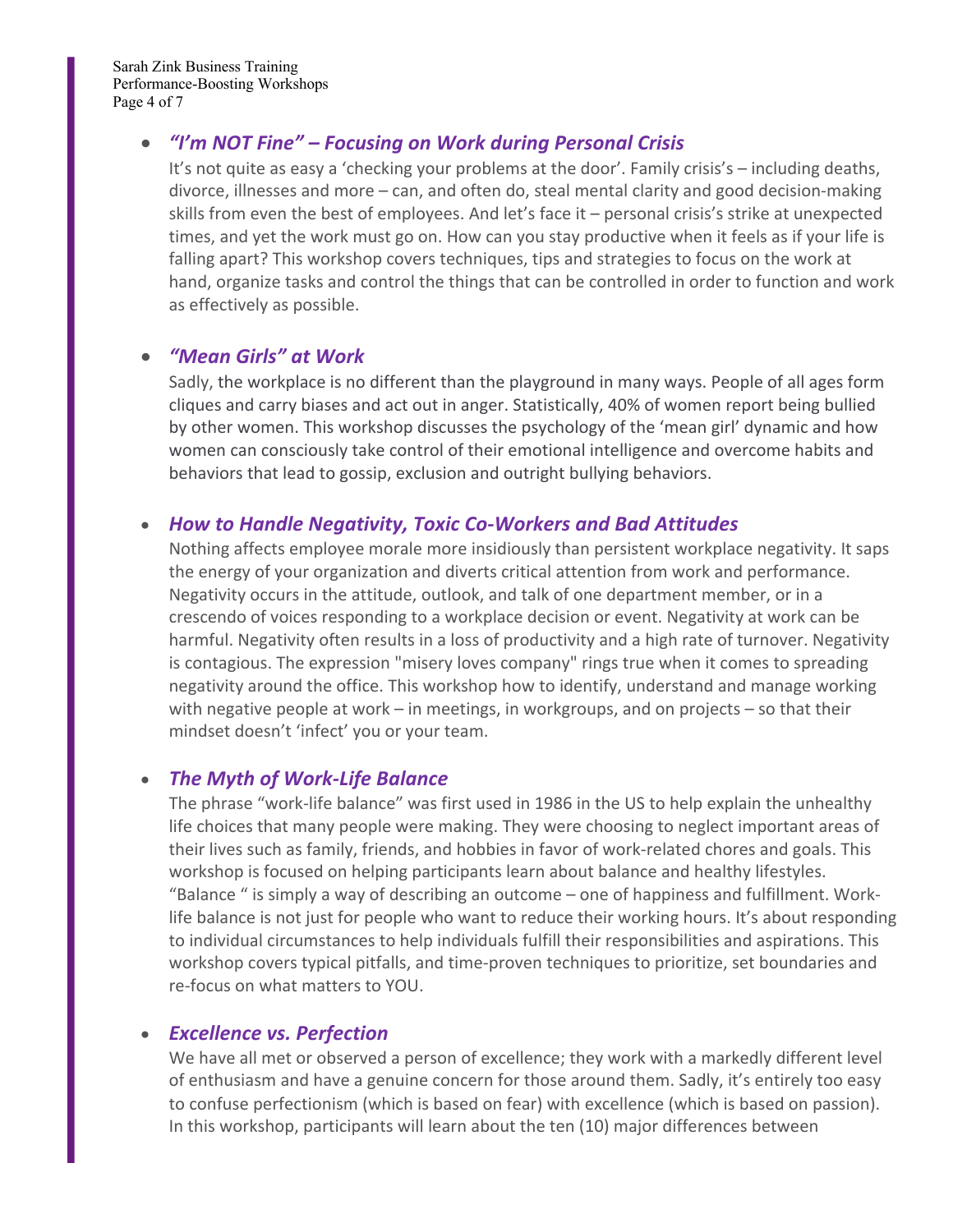excellence and perfectionism and will discover strategies and techniques to build habits that will support a passion for excellence vs. an addiction to the elusive pursuit of perfection.

## • *Escaping Meeting 'Hell' and Creating Meeting 'Paradise'*

This workshop is designed to help participants break the cycle of meeting 'hell' and create a culture that embraces positive and healthy meeting habits. Discussion will cover the five characteristics of effective meetings, how to plan a successful meeting, and how to engage all participants. Participants will also discuss how to keep meetings on time and on-track; when NOT to have a meeting; and how to use action items as powerful follow-up tools.

# • *UGH! How to Work with People You Don't Like*

We all have one (or more) of these folks in our lives – personally or professionally – and it drives us nuts. The one who's perpetually late to meetings, the one who's a prima donna or time waster... or the one with whom we simply can't stand to be around? Typically, we've been told that we simply have to 'grin and bear it', and yet, is there a better way? This workshop will help participants better understand their own behavior and the behavior of others, with a specific focus on building "EMO IQ" and incorporating compassionate leadership into their work style to become more capable of working with others.

## • *Transforming Stress into Strength*

Our coping habits are widely visible. To the observant person, much can be derived from discovering what we stress about, watching how we respond to stress, and seeing how we adapt to stressful situations. Many times, we aren't mindful of the circumstances of a stressful situation until it's over. This workshop will guide participants to answer the question, "How do I perceive and handle stress?" NOTE: This workshop is NOT about handling stress with glitter, sunshine and rainbows...rather, it is focused on helping participants learn about making conscious choices in how to respond to stressful situations.

# *PERFORMANCE FOCUS: MANAGEMENT AND LEADERSHIP*

#### • *Dynamic Leadership Principles for New Managers*

This workshop is designed for new supervisors to grow their management skills quickly and 'fast track' their leadership success. Discussion will cover proven management techniques and powerful strategies to become a stronger, more confident and respected manager. Participants will learn tools and techniques to coach employees to peak performance, mentor team members to grow, and create a stronger, more effective team. Discussion will cover how to acquire a leadership mindset and image, the emotional tools to be a supervisor, and tips for avoiding the problems that come from supervising friends and former coworkers. Participants will also review the most common mistakes new supervisors make and how to avoid them.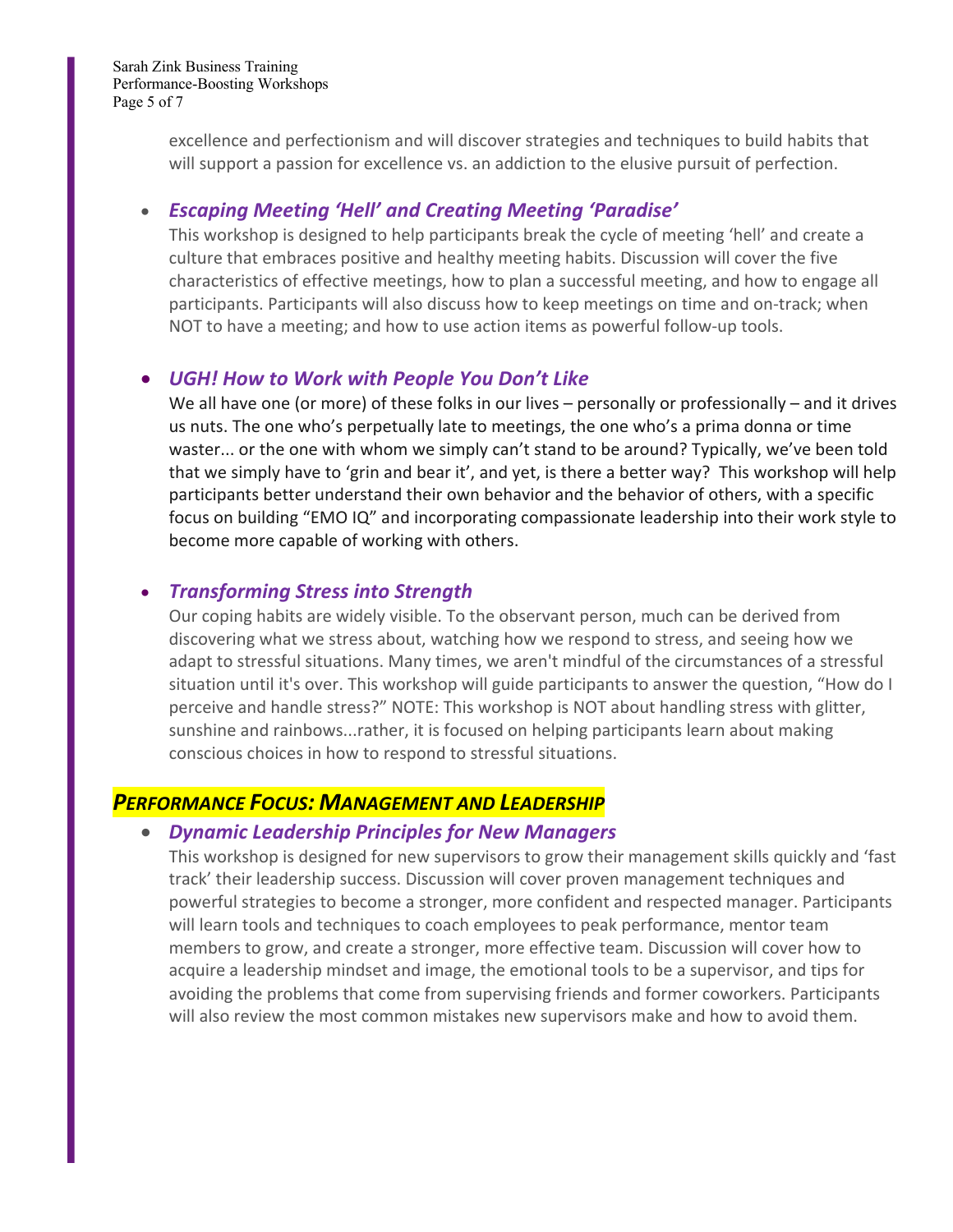Sarah Zink Business Training Performance-Boosting Workshops Page 6 of 7

#### • *Success-Building Skills for Emerging Leaders*

This workshop covers six (6) critical skills for emerging leaders: a) character, compassion and clarity; b) Impression management; c) understanding behaviors for improved performance; d) personal strategic planning; e) powerful communication skills and f) how to stop chasing the clock (time management). Participants will leave this workshop with a toolkit to manage these foundational skills and behaviors, as well as having made a 90-day personal plan for improvement.

#### • *Delegation – More than Just Telling People What to Do!*

Think of effective delegation as "sharpening the tool", with the tool being co-workers and employees. Effective delegation is a balancing act: to control work, but to also let people do a job in their own way. Delegation is difficult for most people; yet – if not handled correctly, poor delegation can not only waste time, but also dollars, as well as diminish morale and motivation. This workshop covers the nine (9) steps for effective delegation and teaches participants the value of empowering their staff.

# *PERFORMANCE FOCUS: TIME MANAGEMENT, PROCESS IMPROVEMENT*

#### • *Balancing Time, Resources and Priorities*

Participants will learn how to save time, focus energies, and increase productivity through the effective use of e-mail and voice mail, as well as how to implement prioritizing techniques that can save the day when everything is marked "urgent". Techniques and tips for effective delegation will be covered as well as the fundamental reasons delegation is an oft-overlooked tool. Discussion will also cover how to balance skills, talents, education, experience, thoughts, ideas, personal networks and connections, technology and social media to get the job done.

#### • *Manage Your Attention, Not Just Your Time*

There are lots of folks out there telling you how to manage your time with tools, tips, hints and guidelines on how to get things done. Yet – this workshop takes it one step further and discusses how to also manage your attention. Research shows that being in the moment can measurably reduce stress and increase cooperation and team building. CONSIDER THIS: How many times have you been talking to someone about an important task, and when you're done, you don't remember One. Single. Word? It's probably because you were also checking your email, answering a text, or looking at details for your next meeting. And then what? You have to backtrack, get the info *again*, and you've lost valuable time, frustrated your colleagues, and branded yourself as someone who doesn't pay attention. Participants will not only learn simple, yet effective, techniques to manage time, but also some proven strategies to improve focused attention.

#### • *These Habits are Ruining Your Career*

All too often, we don't even realize the habits that are holding us back. This workshop covers the five (5) major bad habits that can ruin even the best career. Participants will discuss: a) mindset, b) communication, c) 'busy-ness' vs. efficacy, d) time management and e) intentions. Focus will be paid not just on eliminating the bad habits; each participant will have an opportunity to create a 90-day strategy to replace the old habits with new behaviors.